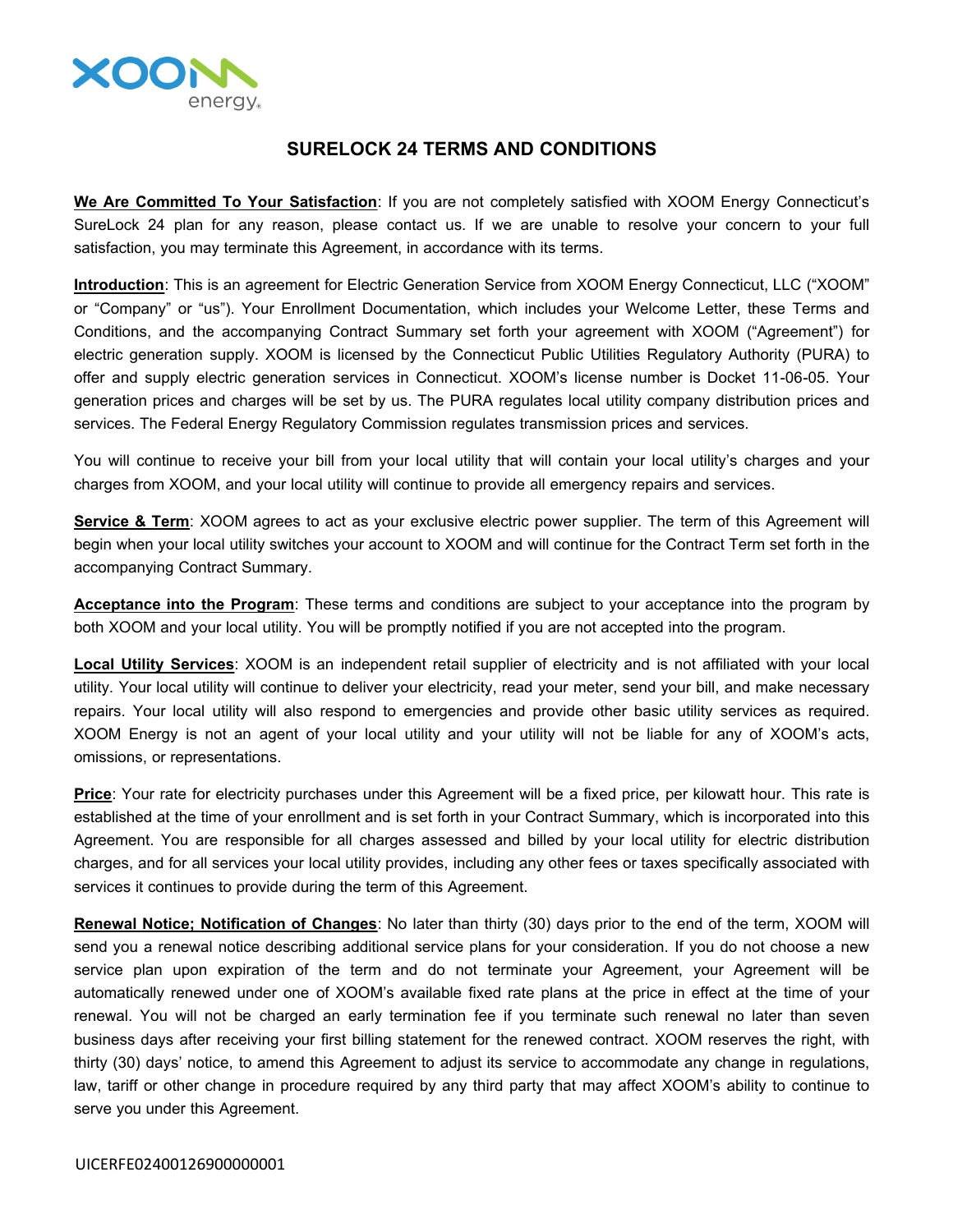

**Termination, Moving**: You may cancel your acceptance of the Agreement with XOOM at any time within three (3) business days of your enrollment authorization and receipt of this Agreement without penalty or cancellation fee by calling XOOM at 1-888-997-8979, by sending an email to  $\frac{customer}{c}$  customercare  $@x$  oomenergy.com, or by sending a letter via U.S. Mail to: XOOM Energy Connecticut, LLC, 11208 Statesville Road, Suite 200, Huntersville, NC 28078.

When moving to another address within your local utility's service territory, XOOM will make every effort to transfer your service to your new service address when you move to an address within your local utility's service territory, provided that you notify XOOM within fifteen (15) days of your move. If a transfer of service is not successful or you move to a location outside your local utility's service territory, you may cancel this Agreement at no cost to you. Failure to notify XOOM of your move will be considered a cancellation of this Agreement in accordance with its terms.

**Cost Recovery Fee**: You understand and agree that in order for XOOM to offer and fulfill its fixed rate obligation to you, it has to purchase electric power in advance of usage in amounts needed to cover the full term of this Agreement. If you cancel this Agreement early, you will be responsible for paying a cost recovery fee ("Cost Recovery Fee"), set forth in the Contract Summary, which is intended not as a penalty, but simply to offset the cost of selling the unused portion of your electricity to others and estimated lost revenue that XOOM may incur from such a sale, if any, and related expenses. It will take time for your local utility company to cancel your XOOM account. During that time you agree to pay for the electricity you consume that is supplied by XOOM.

**Credit, Payment and Collection**: Your bill will be based on monthly meter readings provided to XOOM by your local utility. If your local utility is unable to read your meter, your local utility will estimate your charges based on previous usage history, and later adjust it based on actual usage shown by a meter reading. If there is an error in your meter reading, your bill will be adjusted upon your local utility providing a corrected meter reading. You will receive a single bill for both your electricity and the delivery of such electricity from your utility distribution company.

**Customer Service, Dispute Resolution**: If you have a question about your XOOM charges or service you may contact XOOM directly by calling 1-888-997-8979 during our service hours which are posted at [www.xoomenergy.com](http://www.xoomenergy.com), by sending a letter to: XOOM Energy Connecticut, LLC, 11208 Statesville Road, Suite 200, Huntersville, NC 28078, or by sending an email to [customercare@xoomenergy.com.](mailto:customercare@xoomenergy.com) For questions about your local utility bill, please contact your local utility directly. XOOM will refer all complaints to a representative who will use reasonable efforts in good faith to reach a mutually satisfactory solution. If a dispute cannot be resolved, you may appeal to the Public Utilities Regulatory Authority (PURA) by calling 1-800-382-4586 (toll free within Connecticut), or by sending a letter to: PURA 10 Franklin Square, New Britain, Connecticut 06051, Attn: Consumer Assistance Complaints and Information Unit; or visit the website [www.dpuc.state.ct.us/cai\\_home.htm](http://www.dpuc.state.ct.us/cai_home.htm).

**Service Complaints**: For service problems, including a POWER OUTAGE, you should contact your local utility as set forth in the Contract Summary.

**Enviromental Information Disclosure**: XOOM will provide upon request, and at least annually.

**Authorization/Representation/Letter of Agency**: By entering into this Agreement, you authorize XOOM to act on your behalf under your local utility's tariffs in accordance with the rules and regulations of the Connecticut PURA. You acknowledge that you are the local utility account holder, or a person legally authorized to execute this Agreement on behalf of the account holder for electricity service and are at least eighteen (18) years of age. You agree to authorize XOOM to obtain your credit information and you agree to authorize your local utility to release